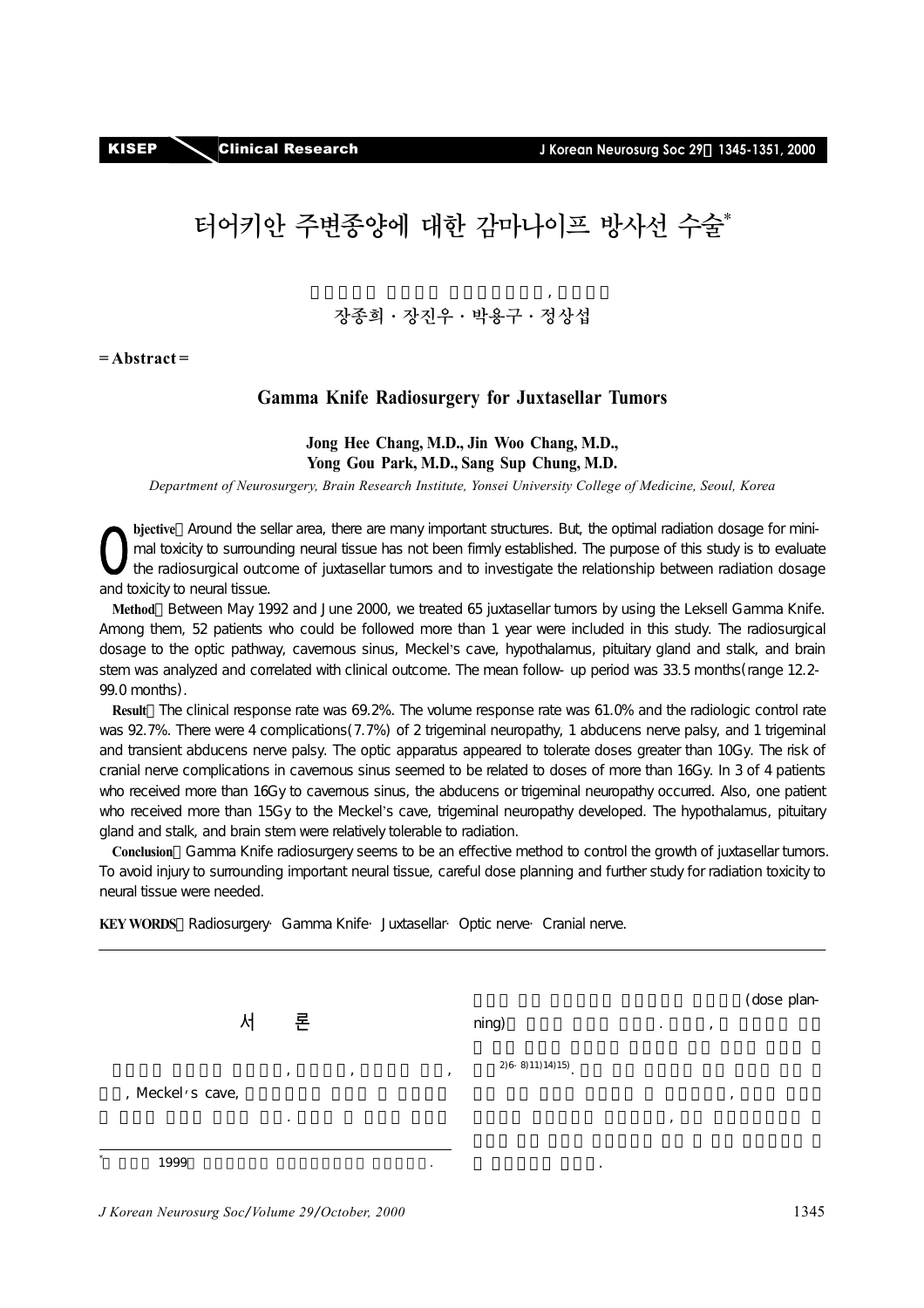## 대상 및 방법

| 1992 5     |               | 2000 | - 6  |                  |       |                          |     |
|------------|---------------|------|------|------------------|-------|--------------------------|-----|
|            |               |      |      |                  | 65    |                          |     |
| 1          |               |      | 52   |                  |       |                          | ,   |
| ,          |               |      |      |                  |       |                          | ,   |
|            | 9, 10, 11, 12 |      |      | ,                |       |                          |     |
|            |               | ٠    | 33.5 | (12.2 99.0       |       | $\overline{\phantom{a}}$ |     |
| , CT       | MRI           |      |      |                  |       |                          | 41  |
| $(78.8\%)$ |               |      |      | grid             |       |                          | pi- |
| xel        |               |      |      |                  | pixel |                          |     |
|            |               |      |      | (isodose volume) |       |                          |     |
|            |               |      |      |                  |       |                          |     |

 $\sim$  80% (shrinked) (volume response) and  $80\%$  120% (static), 120% (enlarged)

(radiologic control) (clinical response)  $\overline{\phantom{a}}$ 

# KULA , Meckel's cave,  $\rightarrow$  ,  $\rightarrow$  ,  $\rightarrow$  ,  $\rightarrow$  ,  $\rightarrow$  ,  $\rightarrow$  ,  $\rightarrow$  ,  $\rightarrow$  ,  $\rightarrow$  ,  $\rightarrow$  ,  $\rightarrow$  ,  $\rightarrow$  ,  $\rightarrow$  ,  $\rightarrow$  ,  $\rightarrow$  ,  $\rightarrow$  ,  $\rightarrow$  ,  $\rightarrow$  ,  $\rightarrow$  ,  $\rightarrow$  ,  $\rightarrow$  ,  $\rightarrow$  ,  $\rightarrow$  ,  $\rightarrow$  ,  $\rightarrow$  ,  $\rightarrow$  ,  $\rightarrow$  ,  $\rightarrow$  ,  $\rightarrow$  ,  $\rightarrow$  ,  $\rightarrow$  ,  $\rightarrow$

여 시술후 발생한 합병증과 관련성을 분석하였다. 시신경계 MRI (axial) (coronal) (optic nerve),  $($ optic chiasm),  $(\text{optic tract})$  50% 된 최대 방사선량으로 정의하였다. 해면정맥동의 경우는 뇌

## $50\%$  $\mathcal{A}$  $50\%$  11).

## 결 과

## 1. 연령분포, 성별 및 임상증상 44.2 (3.5∼78.6) 13:39 . 8 (15.4%)  $9(17.3%)$  $12(23.1\%)$ , 17

## $(32.7\%)$

| 2. 종양의 위치 |  |                       |    |
|-----------|--|-----------------------|----|
|           |  | 17(8)                 | 3. |
|           |  | 3, 3, 2, 1,           |    |
| 33 (      |  | 30, Meckel's cave 3). |    |

 $\text{(clivus)} \quad 2 \quad \text{(Table 1)}.$ 

## 3. 조직학적 분류

|   |              | 24 (46.2%)               |                               | , |              |    |  |
|---|--------------|--------------------------|-------------------------------|---|--------------|----|--|
|   | 5            | $\overline{\phantom{a}}$ | 5,                            |   | 5<br>$\cdot$ |    |  |
| 3 | 2,           |                          | 1<br>$\overline{\phantom{a}}$ |   |              |    |  |
|   |              |                          |                               |   |              | 25 |  |
|   | $(48.1\%)$ , |                          |                               |   |              |    |  |
|   | 27 (51.9%)   | $(Table 2)$ .            |                               |   |              | 24 |  |
|   |              |                          |                               |   |              |    |  |

#### 4. 선량계획

#### 10.9cc(0.09 36.7cc)

#### **Table 1.** Location of juxtasellar tumors(n 52)

| Location                 | No. of $cases (\%)$ |
|--------------------------|---------------------|
| Parasellar               | 33(63.5%)           |
| Cavernous sinus          | 30(57.7%)           |
| Meckel's cave            | 3                   |
| Suprasellar              | 17(32.7%)           |
| Hypothalamus             | $8(15.4\%)$         |
| Pituitary stalk          | 3                   |
| Anterior clinoid process | 3                   |
| 3rd ventricle            | 2                   |
| Planum sphenoidale       | 1                   |
| Retrosellar              | $2(3.8\%)$          |
| Clivus                   | 2                   |

**Table 2.** Pathological classification and treatment modality

| Pathology              | Treatment modality | Total                       |            |
|------------------------|--------------------|-----------------------------|------------|
|                        |                    | Primary Tx.* Adjuvant Tx.** |            |
| Meningioma             | 10                 | 14                          | 24 (46.2%) |
| Craniopharyngioma      | O                  | 6                           | 6(11.5%)   |
| Schwannoma             | 5                  | Ω                           | $5(9.6\%)$ |
| Metastasis             | 4                  |                             | $5(9.6\%)$ |
| Head & neck Ca.        |                    | 4                           | $5(9.6\%)$ |
| Hamartoma              | 3                  | Ω                           | $3(5.8\%)$ |
| Chordoma               | $\mathcal{P}$      | U                           | $2(3.8\%)$ |
| Neurocytoma            | ∩                  |                             | $1(1.9\%)$ |
| Anaplastic astrocytoma | $\left( \right)$   |                             | $1(1.9\%)$ |
| Total                  | 25(48.1%)          | 27(51.9%)                   | 52(100%)   |

\* radiosurgery as a primary treatment

\*\* radiosurgery as an adjuvant treatment after operation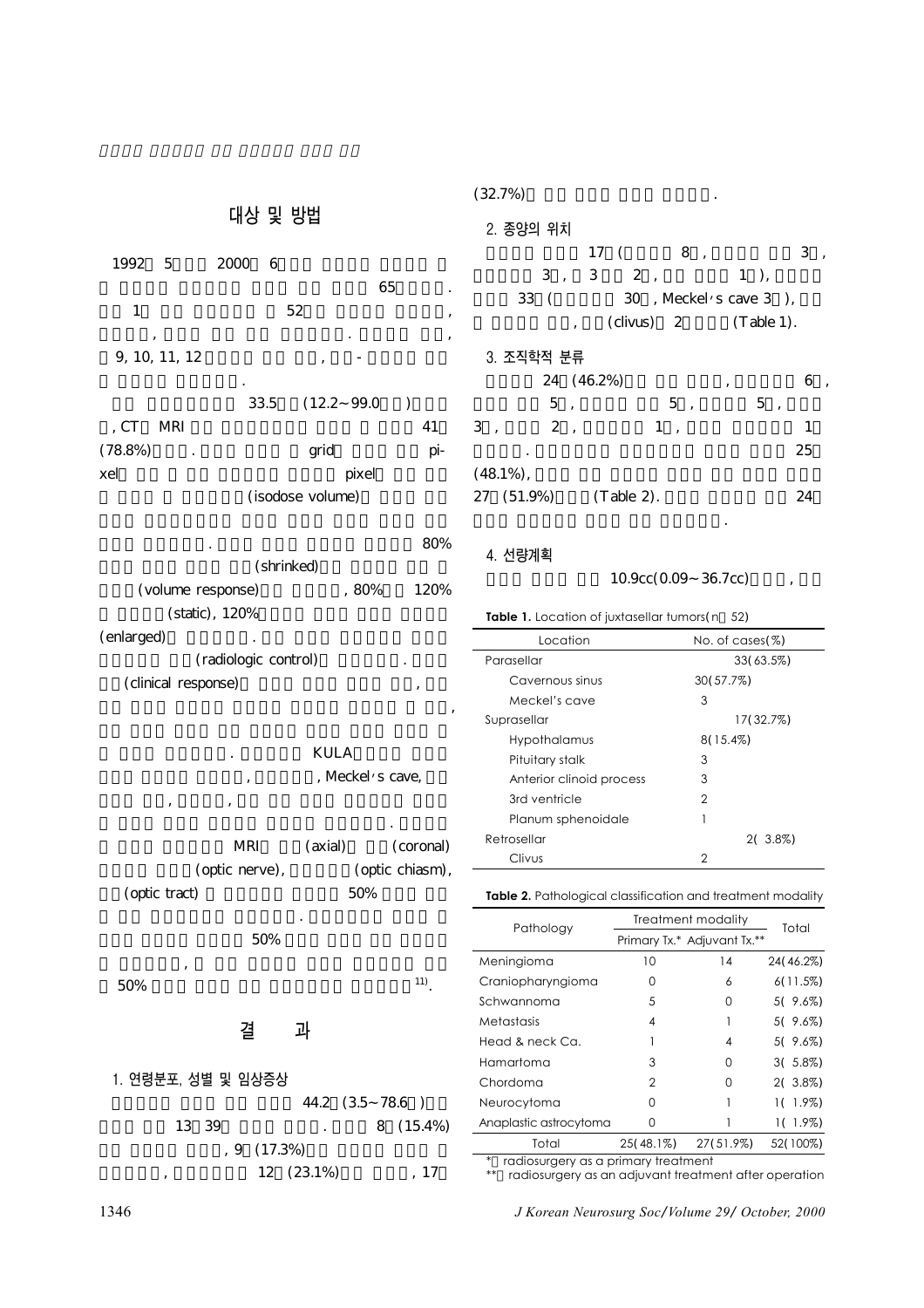27.1Gy(10.0 34.0Gy) 40 90% 13.7Gy(5<sup>17.5Gy)</sup> . 40

26.7Gy, 13.6 Gy,  $12$  25.4Gy,  $12.5Gy$ ,

 $1$  60Gy, 30 Gy

집단간에 방사선 조사량에는 큰 차이는 없었다. 시상하부 과

#### 5. 임상적 반응

 $\frac{1}{3}$ ,  $\frac{1}{3}$ ,  $\frac{1}{3}$ ,  $\frac{1}{3}$ ,  $\frac{1}{3}$ ,  $\frac{1}{3}$ ,  $\frac{1}{3}$ ,  $\frac{1}{3}$ ,  $\frac{1}{3}$ ,  $\frac{1}{3}$ ,  $\frac{1}{3}$ ,  $\frac{1}{3}$ ,  $\frac{1}{3}$ ,  $\frac{1}{3}$ ,  $\frac{1}{3}$ ,  $\frac{1}{3}$ ,  $\frac{1}{3}$ ,  $\frac{1}{3}$ ,  $\frac{1}{3}$ ,  $\frac{1}{3}$ ,  $21$ ,  $15$ (clinical response rate)  $69.2\%$  (Fig. 1).  $13$  65 and  $13$  $12,$   $4$  $1$  (Table 3).

#### 6. 방사선학적 반응

MRI CT 41  $25$ 

(volume response rate)  $61.0\%$ 



Fig. 1. Cumulative events curve by Kaplan-Meier survival analysis for clinical response of patients with juxtasellar tumor since Gamma Knife radiosurgery.

**Table 3.** Clinical response of juxtasellar tumors after Gamma Knife radiosurgery

| Clinical results | No. of $cases (\%)$ |
|------------------|---------------------|
| Improved**       | $21(40.4\%)$        |
| No new symptom*  | 15(28.8%)           |
| Sustained        | 12(23.1%)           |
| Aggravated       | 4(7.7%)             |
| Total            | 52(100%)            |

no newly developed symptom in asymptomatic patients \*,\*\* clinical response, 36/52 patients(69.2%)

장종희·장진우·박용구·정상섭

 $13, 3 \t(Table 4),$  $(radiologic control rate)$  92.7% (Fig. 2, 3).

# 7. 치료 실패  $\sim$  3

(clivus chordoma)  $8.4$ (sarcomatous change) (cystic adenocar-

cinoma)  $\sim$  3.2  $\sim$  2 마나이프 치료를 권유하였으나 치료를 중단하였다. 세번째는

(nasopharyngeal carcinoma)

 $29.4$  .

#### 8. 합병증

52 4 (7.7%)  $\,$ , 1  $\,$  ,  $\,$  1

**Table 4.** Radiologic response of juxtasellar tumors after Gamma Knife radiosurgery

외전신경마비가 발생하였다. 그 외에 삼차신경의 기능저하

|       | Volume change         | No. of $cases (\%)$ |  |
|-------|-----------------------|---------------------|--|
|       | Shrunken $(< 80\%)$ * | 25(61.0%)           |  |
|       | Static (80-120%) **   | 13(31.7%)           |  |
|       | Enlarged (>120%)      | $3(7.3\%)$          |  |
| Total |                       | 41 (100%) ***       |  |
|       |                       |                     |  |

volume response

\*, \*\* radiologic control, 38/41 patients(92.7%)

MRI follow-up in 41 patients(78.8%)



**Fig. 2.** Cumulative events curve by Kaplan-Meier survival analysis for radiologic control of patients with juxtasellar tumor since Gamma Knife radiosurgery.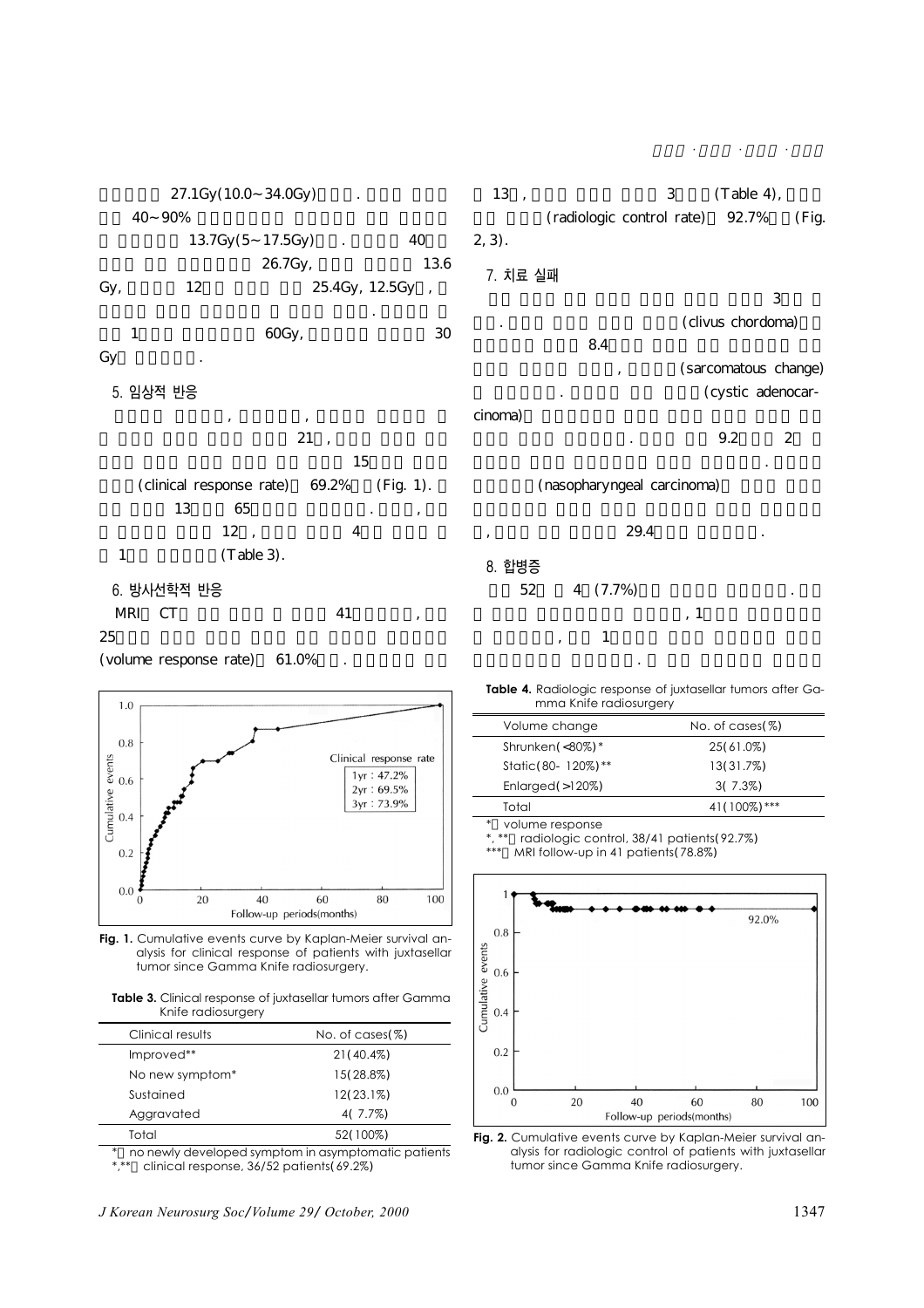

**Fig. 3.** A Pre-radiosurgical MRI showing left cavernous sinus and Meckel's cave meningioma. B Follow-up MRI(14 months after Gamma Knife radiosurgery) showing sh-rinked tumor.

| $\mathbf{2}$               |               |          |              |                                                          | Table 5. Radiation dose to optic pathway(n 47)*       |                      |       |
|----------------------------|---------------|----------|--------------|----------------------------------------------------------|-------------------------------------------------------|----------------------|-------|
| 1                          |               |          |              | Dose range (Gy)                                          |                                                       | No. of cases         |       |
|                            |               |          |              | <8                                                       |                                                       | 40                   |       |
| 9. 시신경계의 방사선 조사량           |               |          |              | $8 - 10$                                                 |                                                       | 5                    |       |
|                            |               |          |              | $10 - 12$                                                |                                                       | 0                    |       |
| $\overline{5}$<br>47       |               |          |              | $12 - 14$                                                |                                                       | 2                    |       |
| .8Gy                       |               | 40       | , 8          | no visual complication                                   |                                                       |                      |       |
| 10Gy                       | 5             | 10Gy     |              |                                                          | Table 6. Radiation dose to cavernous sinus (n 52)     |                      |       |
| $, \,$                     |               |          | $\mathbf{2}$ | $Dose(Gy)$ *                                             | No. of cases                                          | Complications        |       |
|                            | 13Gy<br>14Gy  |          | (Table       | < 15                                                     | 46                                                    | none                 |       |
| 5).                        |               |          |              | 16.0                                                     | $\overline{2}$                                        | none                 |       |
| , 10Gy                     |               |          | 14.          | 16.2                                                     |                                                       | none                 |       |
| 9<br>40.5                  |               |          |              | 16.5                                                     |                                                       | $***$<br>v           |       |
|                            |               |          |              | 18.0                                                     |                                                       | $***$<br>VI          |       |
| 10. 해면정맥동의 방사선 조사량         |               |          |              | 18.5                                                     |                                                       | (transient), V<br>VI |       |
| , 16Gy<br>.16Gy            | 48            | 16.2Gy   |              | decreased facial sensation<br>limitation on lateral gaze | radiation dose to the lateral wall of cavernous sinus |                      |       |
| 17.4                       |               |          |              |                                                          |                                                       |                      |       |
|                            |               | , 16.5Gy |              | Meckel's cave                                            |                                                       | 17.5Gy               |       |
| 6                          |               |          | .18Gy        |                                                          |                                                       |                      | 6     |
| $\boldsymbol{2}$<br>18.5Gy |               |          |              |                                                          |                                                       | , 14                 |       |
|                            | $(Table 6)$ . |          |              |                                                          |                                                       |                      |       |
| 11. Meckel's cave의 방사선 조사량 |               |          |              |                                                          | 12. 기타 주요구조물의 방사선 조사량                                 |                      |       |
| Meckel's cave              | 1             | 15Gy     |              |                                                          |                                                       |                      | 13Gy, |
| $^\mathrm{,}$              |               |          | $\cdot$ 1    | 21.15Gy, 14.25Gy                                         |                                                       |                      |       |

1348 *J Korean Neurosurg Soc*/*Volume 29*/ *October, 2000*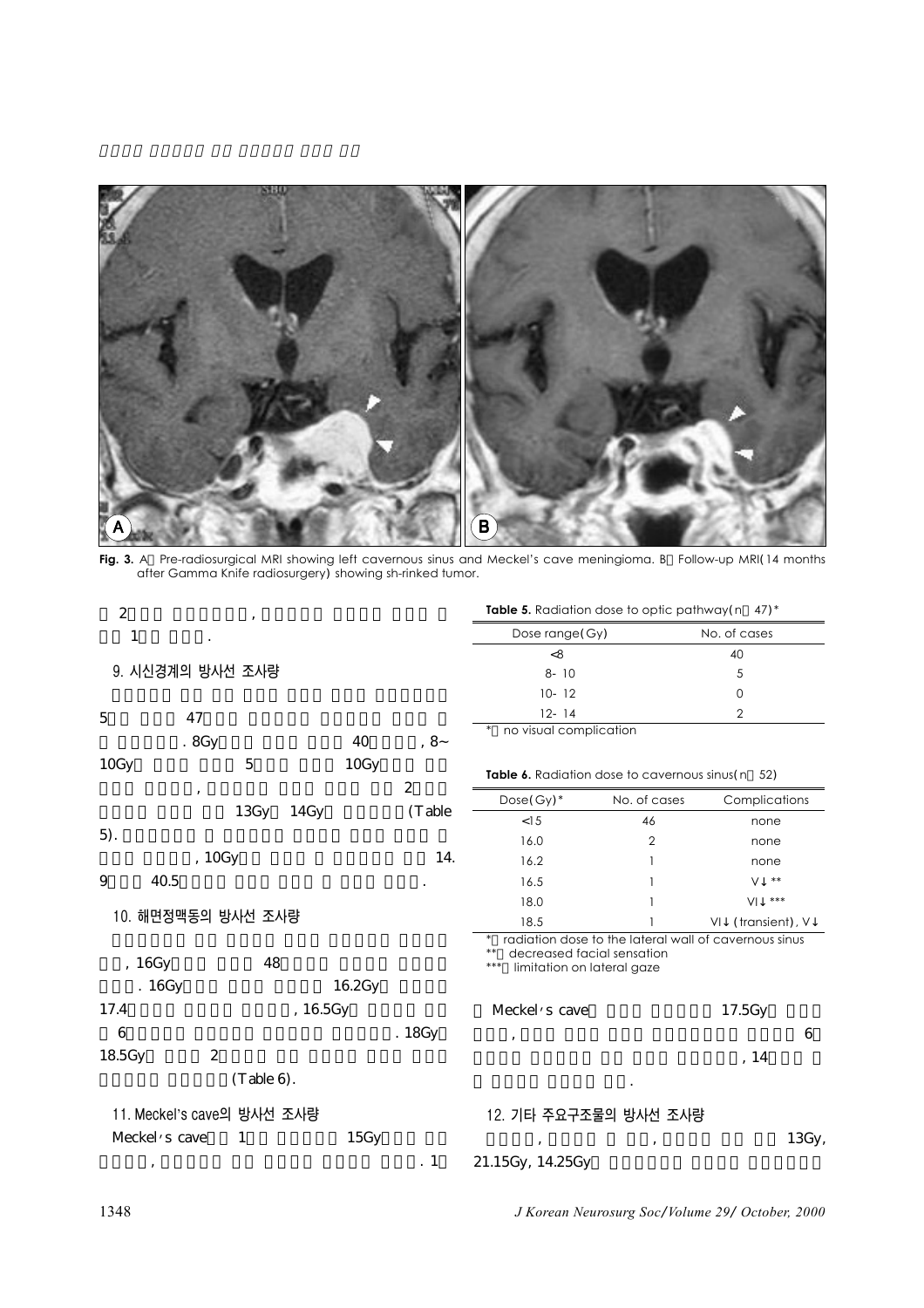

Fig. 4. A Preoperative MRI showing suprasellar craniopharyn-gioma. B Postoperative and pre-radiosurgical MRI showing residual tumor near hypothalamus and optic pathway. C-F Serial follow-up MRI(4, 13, 24, and 35 months after Gamma Knife radiosurgery, respectively) showing gradually decreased tumor remnant.



*J Korean Neurosurg Soc*/*Volume 29*/ *October, 2000* 1349

 $\sim$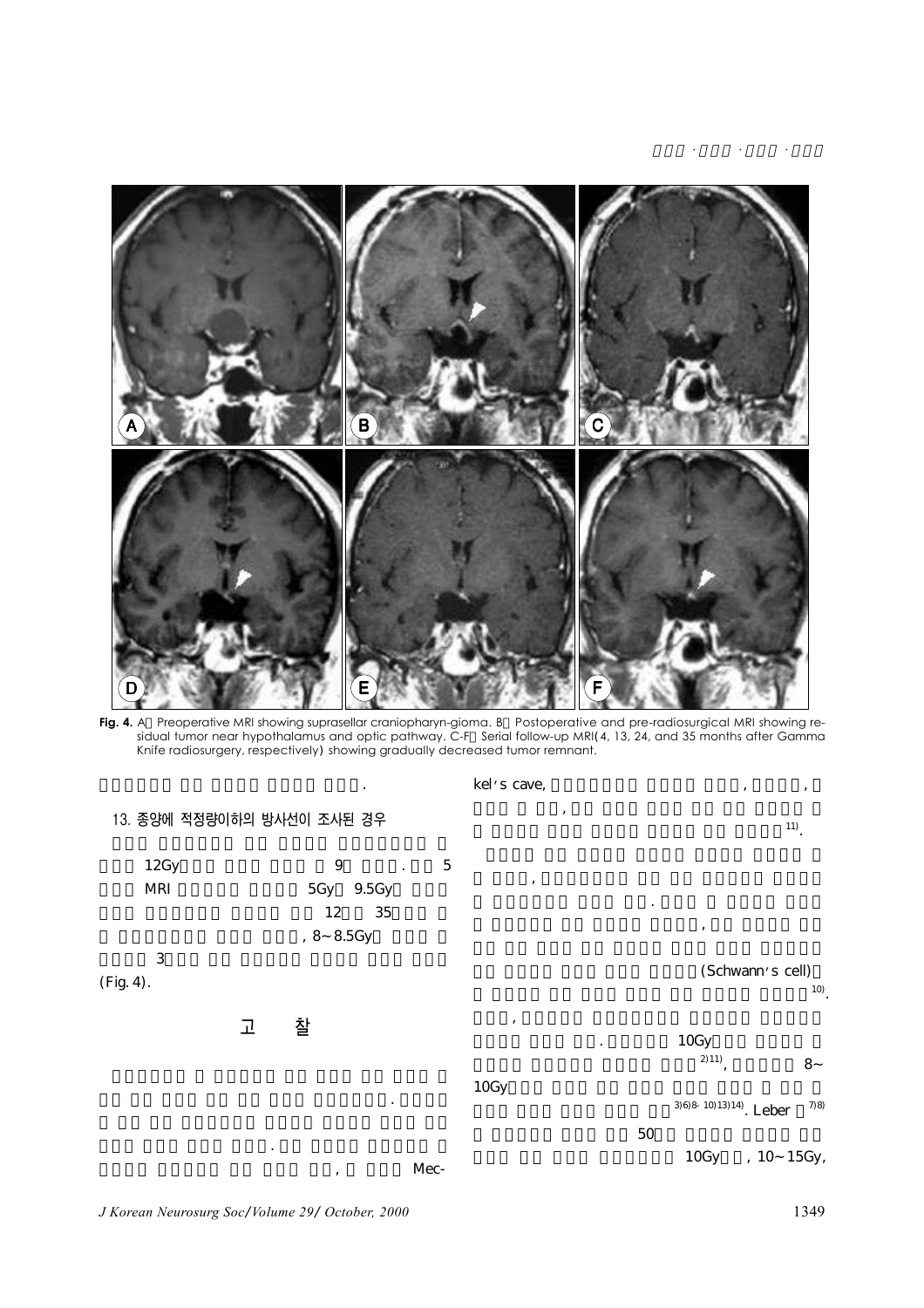| 15Gy            |                      |               |                                             |                                                   |                            |                                 |            |                                        |
|-----------------|----------------------|---------------|---------------------------------------------|---------------------------------------------------|----------------------------|---------------------------------|------------|----------------------------------------|
|                 | 0%, 26.7%, 77.8%     |               | 10Gy                                        | 16Gy                                              |                            |                                 |            |                                        |
|                 |                      |               |                                             |                                                   |                            | . Meckel's cave                 |            | 15Gy                                   |
|                 | , Morita $\,$        | 11)           | 8Gy<br>(suboptimal                          | ckel's cave                                       | 17.5Gy                     |                                 | $\,1$      | , Me- $\,$<br>$\overline{\phantom{a}}$ |
| dose)<br>88     | $59\,$               |               | 8Gy<br>$\left($                             |                                                   |                            | 16Gy                            |            |                                        |
| 16Gy            |                      |               | 12mm<br>(9)                                 |                                                   |                            |                                 |            |                                        |
| $\big)$         | 12 16Gy              |               |                                             |                                                   |                            | 21Gy, 13Gy, 14Gy                |            |                                        |
|                 | 10Gy                 |               |                                             |                                                   |                            |                                 |            |                                        |
|                 | $\cdot$ 2            |               |                                             |                                                   | $52\,$                     |                                 |            |                                        |
| 14Gy            | $1\,$                | 13Gy,<br>14.9 | $\mathbf{1}$<br>40.5                        | 41                                                |                            |                                 | 38 (92.7%) | $52\,$                                 |
|                 |                      | , 2           |                                             | $(69.2\%)$<br>36<br>39                            |                            |                                 |            | 69.2%                                  |
|                 |                      | 10Gy          |                                             | (27/39)                                           |                            |                                 |            |                                        |
|                 | $\mathbf 5$          |               |                                             |                                                   |                            |                                 | 50%        | $\overset{1)}{\cdot}$                  |
| 30Gy            |                      | 3, 4, 5, 6    |                                             |                                                   |                            |                                 |            |                                        |
|                 |                      |               |                                             |                                                   |                            |                                 |            |                                        |
|                 |                      |               |                                             |                                                   |                            |                                 |            |                                        |
|                 |                      |               | 14)<br>$\frac{7}{2}$ . Tishler              |                                                   | 12Gy                       |                                 | $^{4)}$ .  |                                        |
|                 | . Leber              | $7)$          |                                             | $\boldsymbol{9}$<br>$\ddot{\phantom{a}}$<br>$\,3$ | $\overline{5}$             | $\operatorname{MRI}$<br>8 8.5Gy |            |                                        |
| 3, 4, 6<br>20Gy | 4.5 30Gy             |               | , 5<br>$\mathbf 5$<br>$\cdot$               |                                                   |                            |                                 |            |                                        |
| , Morita        | 11)                  | Meckel's cave | 19Gy<br>3, 4, 6<br>$\overline{\phantom{a}}$ | $\mathbf{1}$                                      | $^{296)}12$ . 5Gy<br>9.5Gy |                                 |            |                                        |
|                 |                      | 16Gy          | 48                                          |                                                   | $\overline{5}$<br>. Iwai   |                                 | 24         |                                        |
| 16.2Gy          | 17.4                 | .16Gy         | $^\mathrm{^\mathrm{o}}$                     |                                                   | 8 15Gy (median, 10.6Gy)    |                                 |            | $\,$                                   |
|                 | 16.5Gy, 18Gy, 18.5Gy | $\,3$         |                                             |                                                   |                            |                                 |            |                                        |

1350 *J Korean Neurosurg Soc*/*Volume 29*/ *October, 2000*